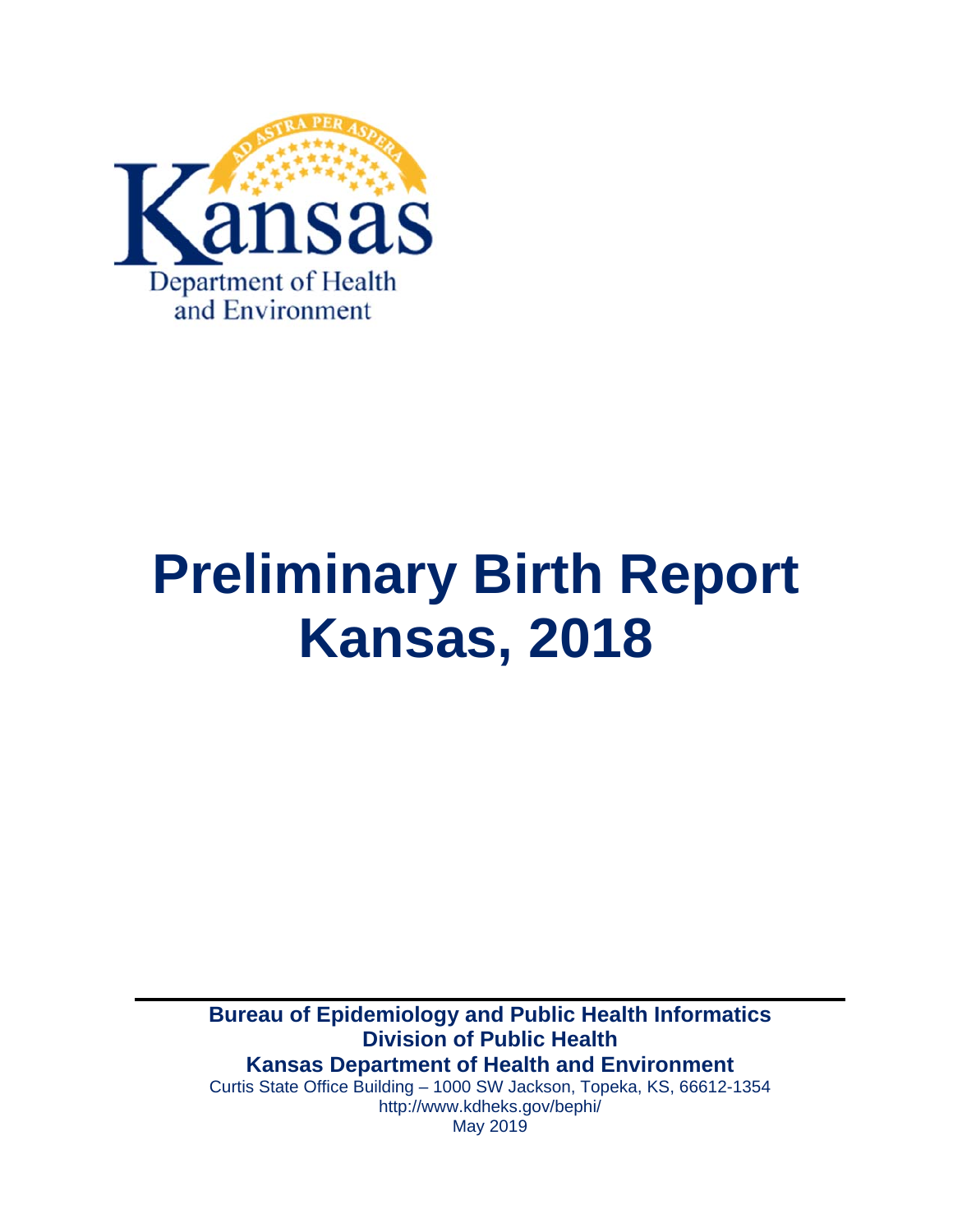This Research Summary Was Prepared By:

Kansas Department of Health and Environment Lee A. Norman, M.D., Secretary

Bureau of Epidemiology and Public Health Informatics Elizabeth W. Saadi, PhD, Director and State Registrar

Prepared by: David Oakley, MA Greg Crawford, BA Jeanne Jones, BA Cathryn Savage, PhD

Data for this report were collected by:

Office of Vital Statistics Kay Haug, Director

Our Vision – Healthy Kansans living in safe and sustainable environments.

Our Mission –To protect and improve the health and environment of all Kansans.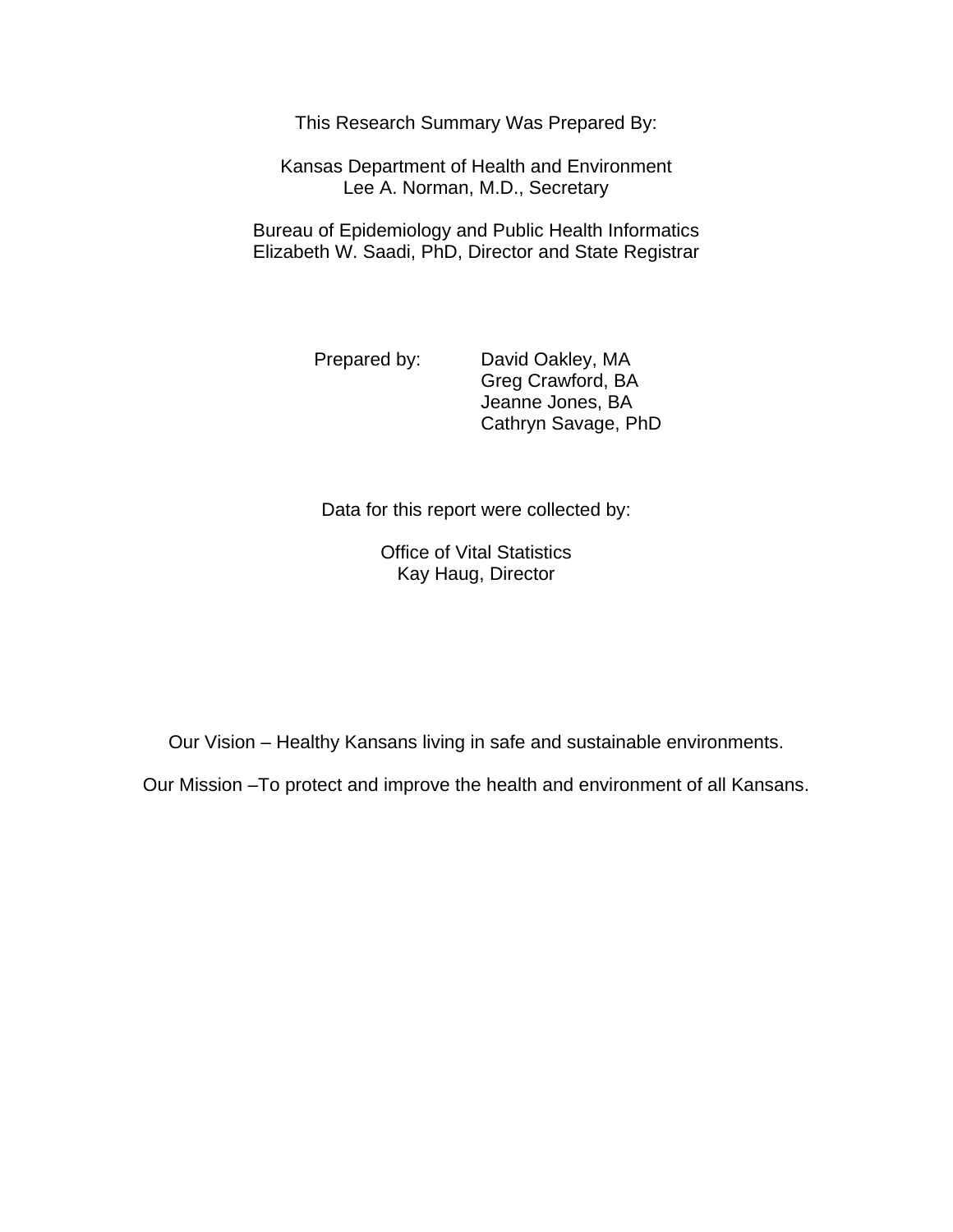### **Introduction**

This report from the Kansas Department of Health and Environment (KDHE) presents a preliminary summary of Kansas births for 2018. Selected birth counts and rates are compared to those in the 2017 Annual Summary of Kansas Vital Statistics. Release of preliminary statistics enables program managers and policy analysts to obtain an early picture of selected birth trends. Statistics based on final counts and published in the *Kansas Annual Summary of Vital Statistics, 2018*, may be slightly different.

## **Methods**

The KDHE Bureau of Epidemiology and Public Health Informatics (BEPHI) maintains the Kansas civil registration system through the Office of Vital Statistics (OVS). All vital events that occur in Kansas are reported to OVS. Vital events occurring in other states to Kansas residents are reported to OVS via inter-state jurisdictional exchange agreements. The analysis in this research brief is based on a preliminary annual history file of births that occurred in 2018, and were registered by OVS by April 1, 2019. All data reported herein are Kansas residence data, regardless of where the event occurred.

Changes in rates or percentages referenced in this report are statistically significant unless otherwise noted. Some changes, while statistically significant, may be of such a small magnitude that they are not pertinent from a program management perspective.

State and county birth rates use population estimates for state and county population totals as of July 1, 2018, as released by the US Census Bureau in early 2019.

## **Findings**

As of April 1, 2019, OVS had recorded 36,247 births to Kansas resident mothers in

2018, a decrease of 0.6 percent from 36,464 births in 2017. The final count may be slightly higher, since additional births may be reported for Kansas residents who gave birth in other states.

The birth rate in 2018 was 12.4 per 1,000 population, down from 12.5 in 2017. This is the lowest birth rate for Kansas residents since the state created a centralized Vital Records system in 1911, and is consistent with trends since 2007 (Figure 1).

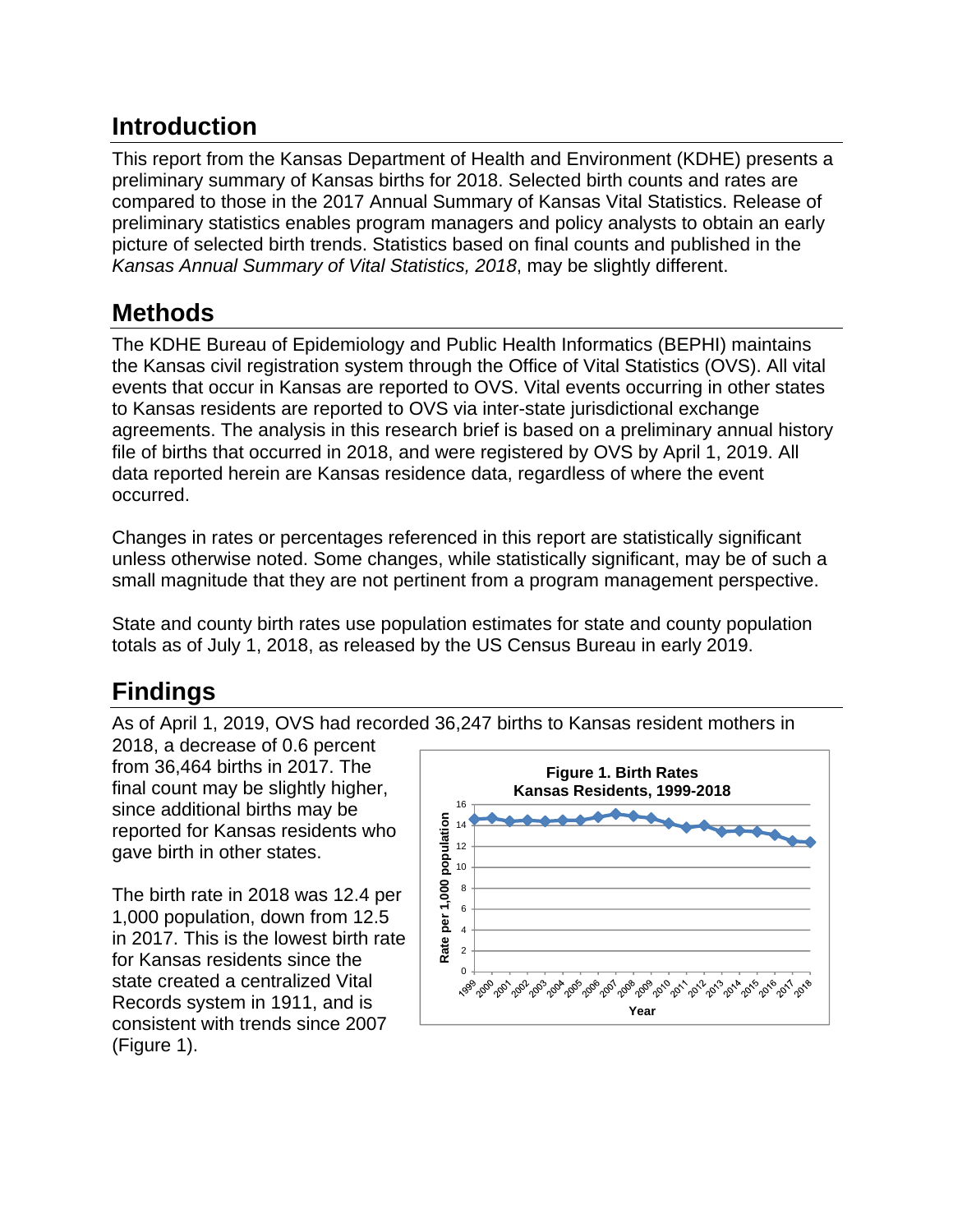Seven counties (Douglas, Geary, Johnson, Leavenworth, Sedgwick, Shawnee and Wyandotte) accounted for 59.7 percent of births in 2018 (Table 1), compared to 59.5 percent for the seven counties with the most births in 2017. The number of births for three of these counties was lower than in 2017: Sedgwick County births decreased by 2.3 percent (from 6,907 to 6,729), Douglas County births decreased by 1.8 percent (from 1,134 to 1,114), and Johnson County births decreased by 1.0 percent (from 7,207 to 7,138). The number of births for four of these counties was higher than in 2017: Leavenworth County births increased by 5.5 percent (from 951 to 1,003), Geary County births increased by 5.2 percent (from 890 to 936), Wyandotte County births increased by 3.0 percent (from 2,539 to 2,615), and Shawnee County births increased by 2.3 percent (from 2,065 to 2,112).

There were 13,170 out-of-wedlock births in 2018 (36.3% of all births where the mother's marital status was known), up from 12,990 (35.6%) in 2017.

The number of births to teens aged 15-19 years declined from 2,053 in 2017 to 1,933 in 2018. The overall percentage dropped from 5.6 percent in 2017 to 5.3 percent in 2018.

There were 2,694 low birth weight (less than 2,500 grams) infants born to Kansas resident mothers in 2018 (7.4% of all births where the infant's birth weight was known), down from 2,697 (7.4%) in 2017.

Premature births (less than 37 completed weeks of gestation) decreased to 3,438 in 2018 (9.5% of all births where the clinical estimate of gestation was known), from 3,492 (9.6%) in 2017. Early-term births (37-38 weeks gestation) increased to 9,518 (26.3%) in 2018, from 9,345 (25.6%) in 2017. Full term births (39 weeks or longer gestation) decreased to 23,262 (64.2%) in 2018, from 23,603 (64.8%) in 2017.

The percentage of births where prenatal care began in the first trimester decreased to 81.0 percent (29,008 births) in 2018, from 81.2 percent (29,473 births) in 2017.

Births with reported maternal cigarette smoking during pregnancy declined to 3,434 in 2018 (9.5% of all births where maternal cigarette status was known), down from 3,680 (10.1%) in 2017.

#### **Discussion**

 $\overline{a}$ 

The Kansas resident birth rate declined 0.8 percent from 2017 (12.5 per 1,000 population) to 2018 (12.4 per 1,000 population), continuing the trend that started in 2008. During this period (2008-2018) the average annual percent change (-1.7%) shows a statistically significant downward trend<sup>1</sup>. The 2018 Kansas preliminary birth

<sup>1</sup> National Cancer Institute Joinpoint Regression Program v3.4.5 [Internet]. Bethesda MD. [Accessed 2012 Sep 14] Available from; http://surveillance.cancer.gov/joinpoint/.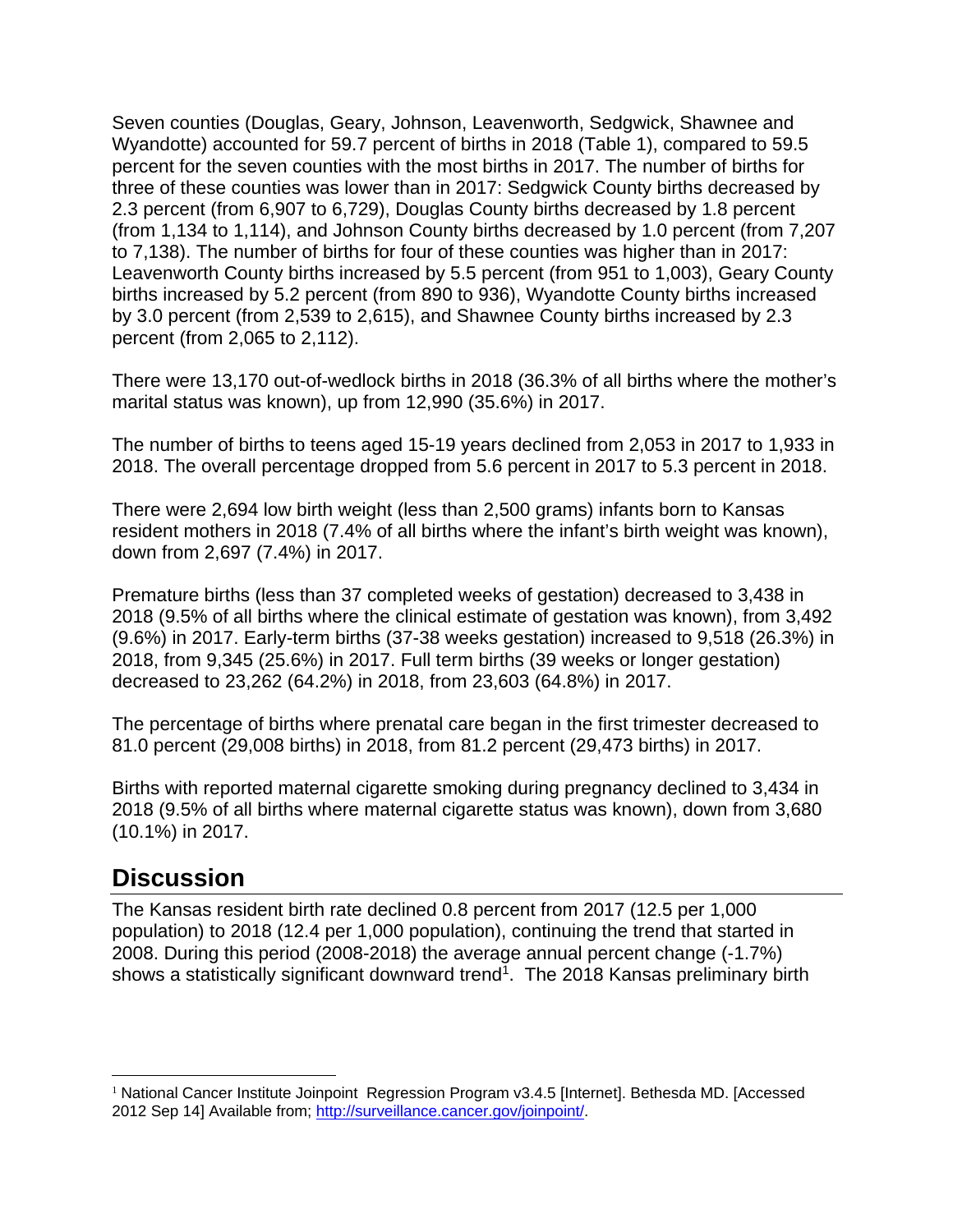rate of 12.4 per 1,000 population is higher than the most current (2017 final) U.S. birth rate of 11.8.<sup>2</sup>

Based on preliminary statistics, Kansas surpassed the Healthy People 20203 targets for low birth weight babies and first trimester prenatal care. The target for low birth weight babies is 7.8 percent. The Kansas rate of 7.4 percent is 5.1 percent lower than the target (HP 2020 objective MICH-8.1). The target for first trimester prenatal care (HP2020 objective MICH-10.1) is 77.9 percent. The Kansas rate was 81.0 percent in preliminary 2018 birth data, which exceeded the HP 2020 target.

Kansas has not met the target for smoking during pregnancy (HP 2020 objective MICH-11.3). The target is 1.4 percent. The Kansas rate for smoking during pregnancy, however, decreased by 5.9 percent from 2017 (10.1%) to preliminary 2018 (9.5%).

The percentage of infants born prematurely (before 37 weeks gestation) decreased by 1.0 percent from 2017 (9.6%) to preliminary 2018 (9.5%). Because of methodological differences, the Kansas rate can not be compared to the HP2020 target (HP 2020 objective MICH-9.1).

Births to teens aged 15-19 years have decreased since 2009. Based on preliminary 2018 data (5.3%), teen birth percentages were decreased by 5.4 percent from 2017 (5.6%) and by 48.0 percent since 2009 (10.2%).

The *2018 Annual Summary of Vital Statistics* will contain additional analyses, as well as the final version of the analyses presented here. It will be based on the final birth history file created in July, 2019.

- Prepared by: Vital Statistics Data Analysis Section, Public Health Informatics Bureau of Epidemiology and Public Health Informatics Division of Public Health Kansas Department of Health and Environment
- Source Data: Office of Vital Statistics, Public Health Informatics Bureau of Epidemiology and Public Health Informatics Division of Public Health Kansas Department of Health and Environment

1

<sup>2</sup> Martin JA, Hamilton BE, Osterman MJK, Driscoll AK, Drake P. Births: Final Data for 2017. National Vital Statistics Reports Vol. 67, No. 8 (November 7, 2018).

<sup>&</sup>lt;sup>3</sup> Healthy People 2020 Objectives [Internet] [updated 2019 April 2; cited 2019 April 3]. Available from: http://www.healthypeople.gov/2020/topicsobjectives2020/default.aspx.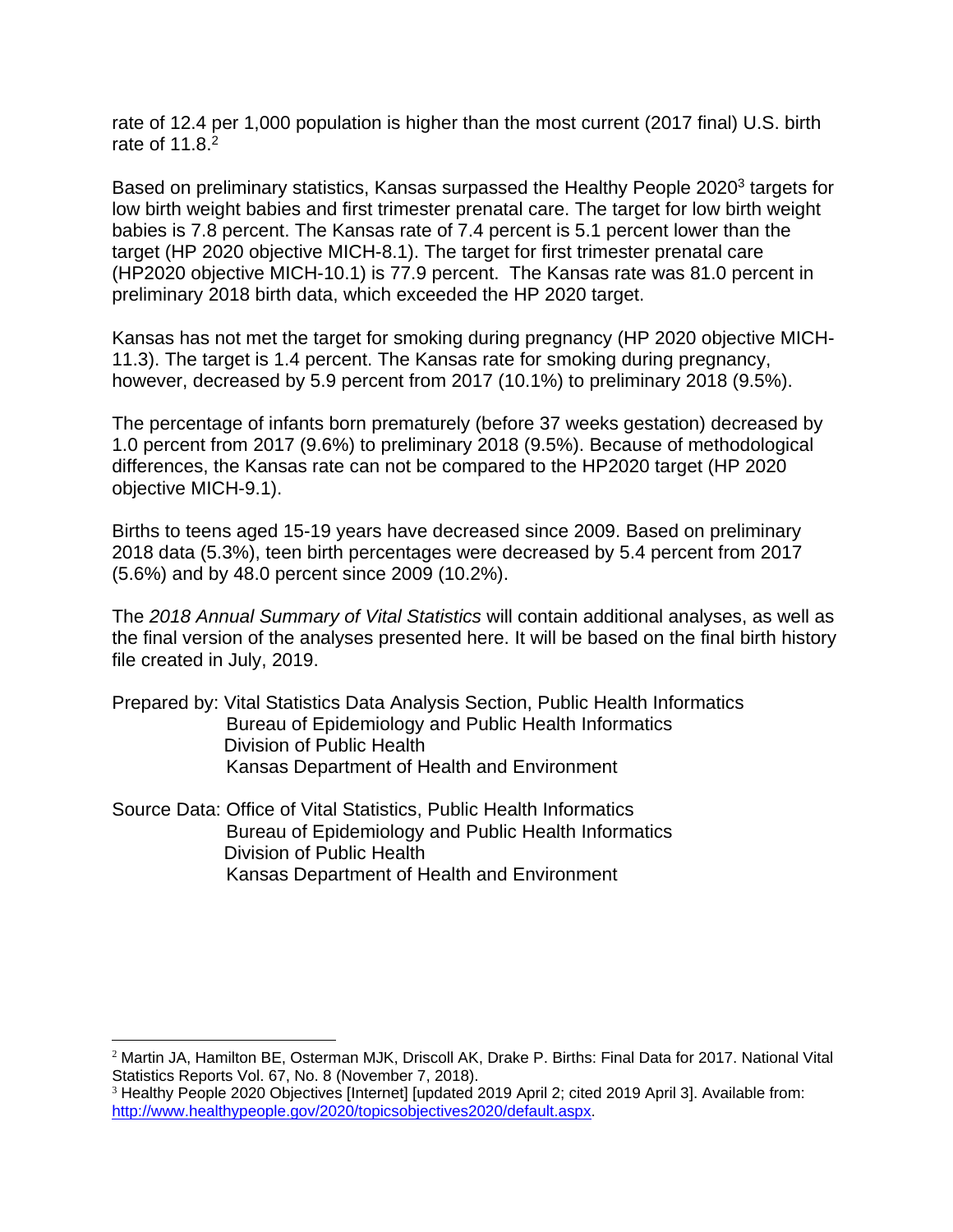|                  | Age-Group of Mother |                |                  |                |                |                  |                  | Rate <sup>t</sup> |                  |                  |      |
|------------------|---------------------|----------------|------------------|----------------|----------------|------------------|------------------|-------------------|------------------|------------------|------|
| County           | Total               | $10-14$        | 15-19            | 20-24          | 25-29          | 30-34            | 35-39            | 40-44             | 45 &             | n.s.             |      |
|                  |                     |                |                  |                |                |                  |                  |                   | Over             |                  |      |
| Kansas           | 36,247              | 11             | 1,933            | 7,837          | 11,377         | 10,009           | 4,303            | 730               | 45               | 2                | 12.4 |
| Allen            | 159                 | $\overline{0}$ | 12               | 49             | 61             | 30               | 7                | $\theta$          | $\overline{0}$   | $\overline{0}$   | 12.8 |
| Anderson         | 105                 | $\overline{0}$ | 6                | 28             | 26             | 30               | 14               | $\mathbf{1}$      | $\theta$         | $\theta$         | 13.3 |
| Atchison         | 185                 | $\overline{0}$ | $\overline{7}$   | 60             | 56             | 30               | 27               | 5                 | $\theta$         | $\theta$         | 11.4 |
| <b>Barber</b>    | 55                  | $\overline{0}$ | $\overline{2}$   | 6              | 25             | 17               | $\overline{4}$   | $\mathbf{1}$      | $\overline{0}$   | $\theta$         | 12.3 |
| <b>Barton</b>    | 321                 | $\overline{0}$ | 26               | 78             | 108            | 79               | 29               | $\mathbf{1}$      | $\overline{0}$   | $\theta$         | 12.3 |
| Bourbon          | 202                 | $\mathbf{1}$   | 13               | 70             | 64             | 34               | 16               | $\overline{4}$    | $\overline{0}$   | $\theta$         | 13.8 |
| <b>Brown</b>     | 130                 | $\overline{0}$ | 10               | 39             | 42             | 28               | 9                | $\overline{2}$    | $\mathbf{0}$     | $\theta$         | 13.5 |
| <b>Butler</b>    | 701                 | $\overline{0}$ | 28               | 157            | 222            | 195              | 81               | 17                | $\mathbf{1}$     | $\theta$         | 10.5 |
| Chase            | 24                  | $\overline{0}$ | 1                | $\mathfrak{Z}$ | 14             | 6                | $\mathbf{0}$     | $\overline{0}$    | $\overline{0}$   | $\theta$         | 9.1  |
| Chautauqua       | 35                  | $\overline{0}$ | $\overline{4}$   | 11             | 10             | $\boldsymbol{6}$ | $\overline{4}$   | $\mathbf{0}$      | $\overline{0}$   | $\theta$         | 10.6 |
| Cherokee         | 231                 | 0              | 22               | 87             | 70             | 26               | 23               | 3                 | $\mathbf 0$      | $\mathbf{0}$     | 11.5 |
|                  | 21                  | 0              |                  |                |                | 7                |                  | 1                 | $\mathbf 0$      | $\mathbf 0$      | 7.9  |
| Cheyenne         |                     |                | $\boldsymbol{0}$ | 5              | 5              |                  | $\sqrt{3}$       |                   |                  |                  |      |
| Clark            | 24                  | 0              | $\mathbf{1}$     | 5              | 9              | $\overline{7}$   | $\overline{2}$   | $\overline{0}$    | $\mathbf 0$      | $\mathbf 0$      | 12.0 |
| Clay             | 90                  | 0              | 3                | 23             | 28             | 22               | 13               | 1                 | $\mathbf 0$      | $\boldsymbol{0}$ | 11.3 |
| Cloud            | 104                 | 0              | 7                | 23             | 32             | 31               | 9                | 2                 | $\mathbf 0$      | $\mathbf 0$      | 11.9 |
| Coffey           | 73                  | 0              | 3                | 19             | 22             | 23               | 6                | $\theta$          | $\Omega$         | $\mathbf 0$      | 8.9  |
| Comanche         | 14                  | 0              | $\boldsymbol{0}$ | $\mathbf{1}$   | 7              | 5                | $\mathbf{1}$     | 0                 | $\mathbf 0$      | $\boldsymbol{0}$ | 8.0  |
| Cowley           | 382                 | 0              | 31               | 111            | 133            | 74               | 27               | 6                 | $\mathbf 0$      | $\boldsymbol{0}$ | 10.8 |
| Crawford.        | 450                 | 0              | 41               | 124            | 128            | 94               | 54               | 9                 | $\mathbf 0$      | $\mathbf 0$      | 11.5 |
| Decatur          | 30                  | 0              | $\overline{0}$   | 8              | 16             | 5                | $\overline{0}$   | 1                 | $\mathbf 0$      | $\overline{0}$   | 10.4 |
| <b>Dickinson</b> | 183                 | $\overline{0}$ | 10               | 41             | 68             | 40               | 21               | $\mathfrak{Z}$    | $\theta$         | $\theta$         | 9.8  |
| Doniphan         | 90                  | $\overline{0}$ | $\overline{4}$   | 23             | 30             | 21               | 10               | $\overline{2}$    | $\mathbf 0$      | $\theta$         | 11.7 |
| Douglas          | 1,114               | $\overline{0}$ | 33               | 183            | 338            | 359              | 164              | 34                | 3                | $\theta$         | 9.2  |
| Edwards          | 31                  | $\overline{0}$ | $\boldsymbol{0}$ | 11             | 8              | 6                | 6                | $\overline{0}$    | $\overline{0}$   | $\theta$         | 10.9 |
| Elk              | 24                  | $\overline{0}$ | $\overline{2}$   | 10             | $\overline{7}$ | $\overline{2}$   | $\mathfrak{Z}$   | $\mathbf{0}$      | $\mathbf{0}$     | $\theta$         | 9.6  |
| Ellis            | 314                 | $\overline{0}$ | 14               | 59             | 107            | 97               | 32               | 5                 | $\theta$         | $\theta$         | 10.9 |
| Ellsworth        | 52                  | $\Omega$       | $\overline{3}$   | 11             | 16             | 14               | 6                | 3                 | $\overline{0}$   | $\theta$         | 8.6  |
| Finney           | 621                 | $\overline{0}$ | 45               | 161            | 216            | 141              | 48               | 10                | $\overline{0}$   | $\theta$         | 17.0 |
| Ford             | 574                 | $\overline{0}$ | 50               | 144            | 182            | 129              | 52               | 15                | $\overline{2}$   | $\theta$         | 16.9 |
| Franklin         | 303                 | $\overline{0}$ | 14               | 94             | 115            | 64               | 16               | $\theta$          | $\theta$         | $\boldsymbol{0}$ | 11.8 |
| Geary            | 936                 | 0              | 45               | 364            | 306            | 157              | 58               | 5                 | 1                | 0                | 28.7 |
| Gove             | 38                  | 0              | 0                | 7              | 10             | 16               | $\overline{2}$   | 3                 | 0                | $\boldsymbol{0}$ | 14.5 |
| Graham           | 24                  | 0              | 1                | 5              | 12             | 3                | 3                | 0                 | $\mathbf 0$      | $\boldsymbol{0}$ | 9.6  |
| Grant            | 126                 | 0              | 13               | 39             | 32             | 26               | 11               | 5                 | $\theta$         | $\mathbf 0$      | 17.2 |
| Gray             | 78                  | 0              | $\overline{2}$   | 18             | 30             | 19               | 7                | $\overline{2}$    | $\mathbf 0$      | $\boldsymbol{0}$ | 12.9 |
| Greeley          | 14                  | 0              | 1                | 0              | 5              | 5                | $\mathbf{1}$     | $\overline{2}$    | $\mathbf 0$      | $\mathbf 0$      | 11.4 |
| Greenwood        | 54                  | 0              | 0                | 13             | 16             | 16               | 8                | $\boldsymbol{0}$  | 1                | $\mathbf 0$      | 8.9  |
| Hamilton         | 31                  | $\Omega$       | 3                | 8              | 9              | 5                | 3                | 3                 | $\mathbf 0$      | $\mathbf 0$      | 11.9 |
|                  |                     |                | 5                | 23             | 22             | 15               |                  |                   |                  |                  |      |
| Harper           | 69                  | 0              |                  |                |                |                  | 4                | $\overline{0}$    | $\mathbf 0$      | $\mathbf 0$      | 12.5 |
| Harvey           | 386                 | 0              | 15               | 84             | 130            | 118              | 30               | 8                 | 1                | 0                | 11.3 |
| Haskell          | 67                  | $\mathbf{0}$   | $\overline{4}$   | 20             | 22             | 13               | $\overline{7}$   | $\mathbf{1}$      | $\boldsymbol{0}$ | $\theta$         | 16.8 |
| Hodgeman         | 14                  | 0              | 1                | $\mathfrak{Z}$ | $\mathfrak{Z}$ | $\boldsymbol{6}$ | $\boldsymbol{0}$ | 1                 | $\theta$         | $\theta$         | 7.7  |
| Jackson          | 170                 | $\overline{0}$ | 11               | 41             | 60             | 37               | 17               | $\overline{4}$    | $\mathbf{0}$     | $\theta$         | 12.8 |
| Jefferson        | 188                 | $\overline{0}$ | 6                | 52             | 60             | 59               | 9                | $\overline{2}$    | $\theta$         | $\theta$         | 9.9  |
| Jewell           | 24                  | $\Omega$       | $\mathbf{1}$     | $\mathfrak{Z}$ | 12             | 5                | 3                | $\overline{0}$    | $\overline{0}$   | $\theta$         | 8.4  |
| Johnson          | 7,138               | $\overline{0}$ | 144              | 668            | 1,970          | 2,790            | 1,346            | 208               | 11               | $\mathbf{1}$     | 11.9 |
| Kearny           | 65                  | $\overline{0}$ | $\mathfrak{Z}$   | 13             | 21             | 18               | 7                | 3                 | $\overline{0}$   | $\theta$         | 16.5 |
| Kingman          | 68                  | $\overline{0}$ | $\overline{c}$   | 12             | 26             | 18               | 10               | $\mathbf{0}$      | $\theta$         | $\theta$         | 9.3  |
| Kiowa            | 41                  | $\overline{0}$ | $\mathfrak{Z}$   | 9              | 18             | 6                | 5                | $\overline{0}$    | $\theta$         | $\theta$         | 16.3 |
| Labette          | 269                 | $\mathbf 0$    | 23               | 89             | 83             | 53               | 18               | $\mathfrak{Z}$    | $\theta$         | $\theta$         | 13.5 |
| Lane             | 19                  | 0              | 0                | 2              | 9              | 7                | 1                | 0                 | 0                | 0                | 12.2 |
| Leavenworth      | 1,003               | 0              | 40               | 240            | 303            | 273              | 128              | 17                | 2                | $\boldsymbol{0}$ | 12.3 |
| Lincoln          | 30                  | 0              | $\sqrt{2}$       | 5              | 10             | 6                | $\overline{7}$   | $\boldsymbol{0}$  | 0                | $\pmb{0}$        | 9.9  |
| Linn             | 102                 | 0              | 12               | 30             | 28             | 23               | 9                | $\boldsymbol{0}$  | $\mathbf 0$      | $\boldsymbol{0}$ | 10.5 |
| Logan            | 48                  | 0              | $\mathfrak{Z}$   | 13             | 19             | 6                | $\overline{7}$   | $\overline{0}$    | 0                | $\mathbf 0$      | 16.9 |
| Lyon             | 405                 | 0              | 25               | 89             | 140            | 103              | 42               | 6                 | $\mathbf 0$      | $\boldsymbol{0}$ | 12.1 |
| McPherson        | 301                 | 0              | 11               | 73             | 115            | 77               | 21               | 3                 | 0                | 1                | 10.5 |
| Marion           | 111                 | 0              | 7                | 25             | 36             | 33               | 9                | 1                 | $\mathbf 0$      | $\boldsymbol{0}$ | 9.3  |
| Marshall         | 117                 | 0              | 5                | 14             | 50             | 33               | 13               | $\overline{2}$    | $\mathbf 0$      | $\boldsymbol{0}$ | 12.0 |
| Meade            | 56                  | 0              | $\overline{2}$   | 18             | 18             | 12               | 6                | 0                 | $\mathbf 0$      | $\boldsymbol{0}$ | 13.5 |
| Miami            | 369                 | 0              | 14               | 68             | 138            | 104              | 32               | 13                | 0                | $\boldsymbol{0}$ | 11.0 |
| Mitchell         | 64                  | 0              | $\sqrt{2}$       | 17             | 27             | 14               | 13               | 2                 | 0                | 0                | 12.2 |
| Montgomery       | 359                 | 1              | 34               | 97             | 103            | 81               | 35               | 8                 | 0                | 0                | 11.2 |
|                  |                     |                |                  |                |                |                  |                  |                   |                  |                  |      |

Table 1.Preliminary Live Births and Rates by County of Residence, by Age of Mother, Kansas 2018